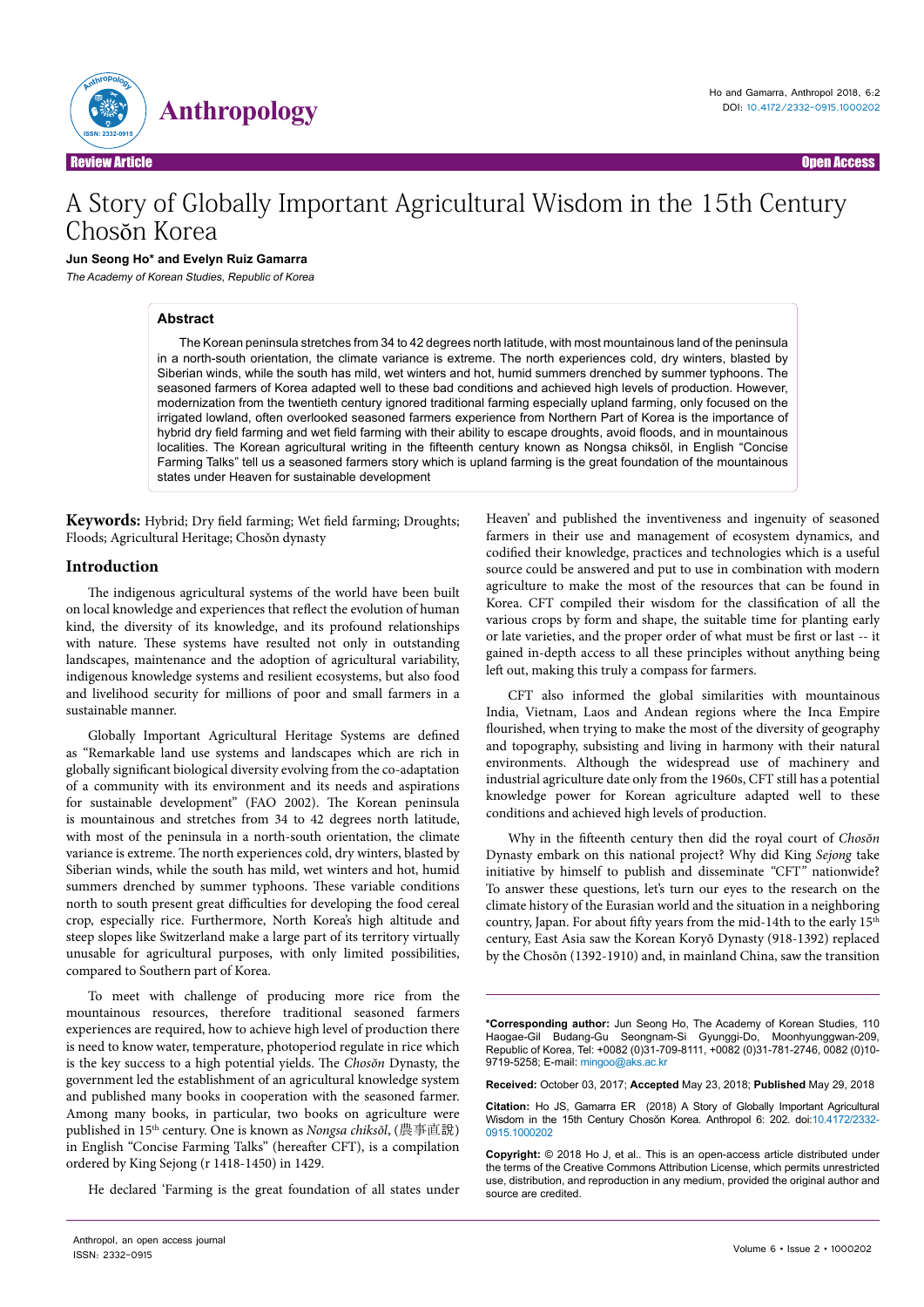from the Yuan (1271-1368) nomadic empire to the Ming (1368- 1644) agricultural empire. The great wave of change also washed over agricultural history. During this initial period of King Sejong's reign, the country suffered extreme starvation due to droughts for seven years in a row. In 1419 the terrible droughts caused as many as 140,000 people to starve in Ch'ungch'ŏng province and 12,223 in Hamgyŏng Province.

### **Literature Review**

Scientists for global climate change actively work to understand Earth's past and future climate by using observations like growth rings of old trees, the rocks made by volcanic activities and earth surface temperatures to study climate history. Their research gave us a glimpse into the climate changes that spanned 11<sup>th</sup> through 21<sup>st</sup> centuries. According to the research on climate changes over a thousand years, the 15th century when *"CFT"* were published recorded the lowest summer temperatures. This globally coincides with the darkest times in the late Middle Ages of Europe from the 14th through the  $15<sup>th</sup>$  century, characterized by the Black Death (1346-1671) and the war such as Hundred Years' War (1337-1453), and Wars of the Roses (1455-1485).

Turing to a neighboring country, Japan named the historical period from 1336 to 1573 the *Muromachi* era. The 15<sup>th</sup> century of Japan, right in the middle of *Muromachi* era, was known for its highest frequency of famine in the 1,000 year period from the  $10<sup>th</sup>$  to the  $20<sup>th</sup>$  centuries. The 15<sup>th</sup> century of Japan show us the comparison between temperature and historical events demonstrates that abrupt cooling after 10-20 years of long warmth often caused famines characterized by unprecedented numbers of deaths, suffered from the Kansho famine (1459-1460), which led to the Onin war (1467-1477), the destruction of the capital city Kyoto, which lastly led to Japan becoming an aggregate of warring states. Overall, multi-decadal temperature variability from the 12-15<sup>th</sup> centuries appears to have resulted in many serious societal disturbances [1] According to the same research, pests affected the countries in central Asia and Europe starting from the mid-to-late 14<sup>th</sup> century, peaked in the 15<sup>th</sup> century and started to decline by the 17<sup>th</sup> century. The disease was behind a sharp population [2] decline in the regions.

The period from the enthronement of King Sejong to the publication of *CFT* marked the lowest recorded summer temperatures. Just before publishing *CFT*, the abnormal summer temperatures in a series from 1417 to 1426 resulted in poor harvests across the nation, causing famines. Figure 1 shows the number of recorded natural disasters such as droughts, floods, winds, the damage caused by harmful insects and famines that occurred during the Chosŏn Dynasty. It reported a total of 1,794 cases during King Sejong's reign and 1,542 cases during King *Sŏngchong* reign from 1462 to 1495. *CFT* bear significant implications of what happens when the most severe natural disasters affected countries around the world.



With the climatic shock, the court of the Chosŏn Dynasty started to import farming books from China. King T'ae Chong (r 1400-1418) conducted a project to spread the farming books imported from China. Moving beyond importing and mimicking the Chinese farming techniques [3], King Sejong (r 1418-1450) explored local farming techniques adequate to local soils under drought climate conditions and farming cycles different from their Chinese counterparts. He ordered a compilation of farming information into a book and printed these books to provide for all provinces across the country. The printing of books to disseminate useful information was rare in other parts of the world in the 15<sup>th</sup> century. Central Asia and Europe saw the rapid decline in population due to epidemics [4], war and famine during the 15th century. Japan, like Europe, underwent a period of constant warfare and death. In the 15<sup>th</sup> century Korea, records of natural disasters such as droughts, floods, wind damage, damage by blight and effects from harmful insects reached their historic peaks. It is worth noting again that Chosŏn did not just muddle through this age of epidemic, famine, and war, but rose to the challenge through the compilation and dissemination of agricultural science books, that is CFT*.*

The significance of the publication CFT can be regarded as part of the renaissance of the 15<sup>th</sup> century in global society. CFT was not only used continuously as the basic instruction manual for state agricultural policy during the over five hundred year-long Chosŏn dynasty, but also became the basis in the compilation of agricultural texts for civil scholars throughout the late Chosŏn dynasty after the Imjin War (1592-1598). As an instruction manual based on wet-field and dry-field farming techniques [5], CFT is intimately linked with the state agricultural policy of the Chosŏn dynasty. This link can be found in the fact that the arable land of the 336 counties and districts of the eight provinces of the 15<sup>th</sup> century Chosŏn were classified into wet fields and dry fields, the scales and proportions of which were surveyed and recorded in the Geographical Appendix of the Veritable Records of King Sejong (Sejong sillok chiriji,世宗實錄地理志 in 1454) (hereafter GAVK).

Along with ordering the compilation of CFT, King Sejong classified the arable land of the country into proportions suitable for wet field and dry field farming by counties and districts and created statistical data of this information. The data of numbers of households per county and district and the area of arable land from GAVK has been worked into the irrigated lowland (southern Korea seaside-land), non-stressed upland (Southern Korea inland), moderately stressed upland (middle part of Korea), severely water-stressed upland (Northern part Korea). In the case of Hamgyŏng Province, North Korea which had the lowest proportion of wet fields, the average proportions of wet fields and dry fields over its twenty-two counties and districts was 4.35% and 95.65%, respectively. In the case of Chŏlla Province, South Korea which had the highest proportion of wet fields, the average proportions of wet fields and dry fields over its fifty-six counties and districts was 45.96% and 55.04%, respectively. The proportion of dry fields is still quite high. In light of these geographical conditions, the core techniques in CFT are hybrid between wet field farming and dry field farming techniques. As seen from the statistical data based off of GAVK, the distribution of dry fields composes the majority of Chosŏn's land area, and thus the intensive farming techniques based primarily on dry fields and multi-cropping system in CFT demonstrate that it is the premier farming text of the fifteenth century. CFT introduce upland-adapted approach to increasing productivity and reducing risk in southern Korea rainfed rice systems. CFT shift national gravity for tax from transplanting irrigated systems Southern part of Korea to direct seeding in non-puddled, non-flooded fields of North Korea can reduce water requirements for rice production.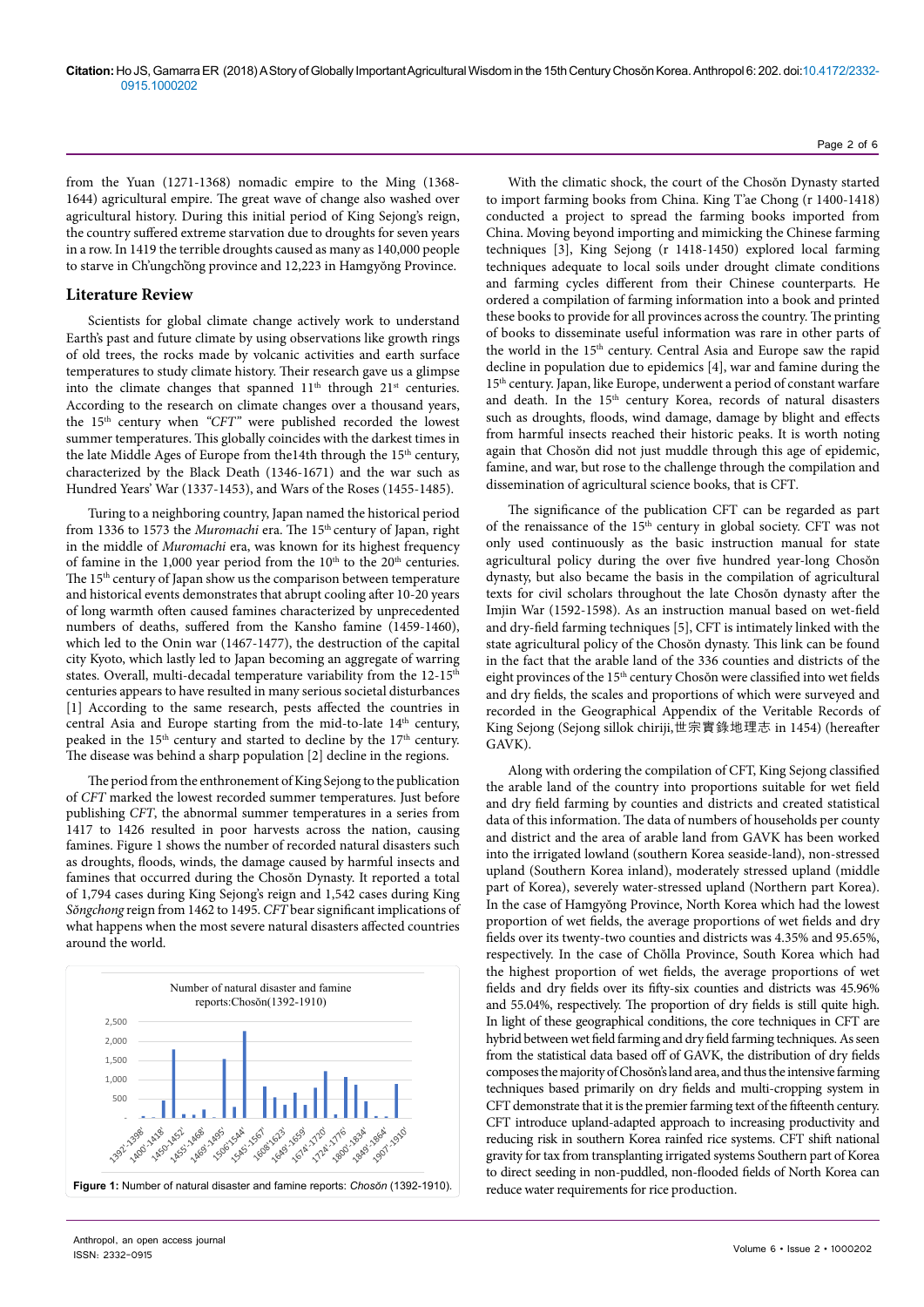## **The organization of CFT and the dry rice farming method**

The publication of CFT is an important milestone in strengthening the new state based on farming households during the fifteenth century Korea. CFT emphasizes long-term environmental and social sustainability, which means the management of soil, water, and biological resources so that rural peoples can also use those resources. To be socially sustainable, farming must improve nutrition and income in ways that are prosperous and encourage local self-reliance and a rational distribution of resources. This means farming that uses local resources available to all households; these resources include indigenous farming techniques, and other indigenous crops.

Rice ecosystems are usually classified into four types: irrigated, rainfed lowland, deep water and rainfed upland. Irrigated rice is the most widespread ecosystem. It is also the most productive system. This can partly be explained by the reality that irrigated rice production generally takes place on well drained, fertile soils that are not subject to drought or flooding, but CFT tell us a different story. Classified into six types added two types with general classified: those two things are irrigated upland and hybrid dry farming and wet farming for rice. Here we will introduce only focused on the dry farming system.

A Concise Theory of Farming ("CTF") comprises ten chapters and one appendix as follows:

1. Preparing Grain Seeds, 2. Plowing, 3. Planting and Cultivating Hemp, 4. Planting and Cultivating Rice, 5. Planting and Cultivating Glutinous and Foxtail Millet, 6. Planting and Cultivating Glutinous Millet, 7. Planting and Cultivating Soy Beans, Red Beans, and Mung Beans, 8. Planting and Cultivating Barley or Wheat, 9. Planting and Cultivating Sesame, 10. Planting and Cultivating Buckwheat. The Appendix is titled: *A Concise Farming Theory of Glossary.* 

The chapter 4 of CFT give us informed text for the origin of cultivated mountainous rice. The arable land of North Korea is the unflooded fields, where soil conditions in the root zone remain aerobic through most of the planting and growing season. North Korean seasoned farmers traditionally developed the techniques of upland rice cultivation which are sown without irrigation in unsaturated soils, they are considered to be drought tolerant. Their methods combine some of the yield potential-enhancing traits of lowland during the heavy rains in the rainy season the seventh lunar month with adaptation to aerobic soils [6]

The chapter 4 of CFT introduce three method for rice cultivation and planting, one is wet farming known by seasoned farmers as *mulsari*, the meaning of *mul* is water, sari is make soil evenly. Second is dry farming known by seasoned farmers as *gŏnsari*, the meaning of *gŏn*  is dry and last is transplanting known locally as *myojong.* If a drought occurs in spring, wet farming and seedling transplanting is impossible, which have to take the chapter 4 of CFT known by seasoned farmers as *gŏnsari* which is sown with dry-farming techniques with adaptation to aerobic soils and raised with wet-farming techniques.

These so-called 'dry rice' (kŏndo, 乾稻) which were grown in the provinces now-a-days around Pyŏngyang North Korea Capital where dry lands were much more abundant than wet lands, which were sown with dry-farming techniques and raised with wet-farming techniques, and could be used with whatever technique was appropriate to the climate. As rain usually did not fall during the spring season especially first ten to twenty days of the fifth lunar month throughout the Korean peninsula when planting rice, it is believed that this type of 'dry rice' was developed in P'yŏngan Province by making aerobic soils and by direct sowing them in dry fields, which were then transferred to paddies during the heavy rains in the rainy season the seventh lunar month.

Upland rice cultivation in CFT is most evident in the case of the high praise for the 'dry rice farming method' (乾稻栽培法) of P'yŏngan Province North Korea and the 'three crops in two years method' in Hwanghae Province as cutting edge farming techniques. A seasoned farmer in North Korea discovered that the techniques lay in CFT, which were core techniques also mentioned alongside with double-cropping. The important information what they provided for dry farming *gŏnsari* is making fertilizer on seed mixed urine with ash. For fertilizer on seed first make a small pool outside the cattle shed to store (cow) urine. And grain-stalks, chaff, and the like are burned to make ashes, which are used for mixing evenly into the pool of deposited urine. With one's feet, stamp depressions into the ground and plant the seeds, driving away the birds until the seedlings are done growing.

The '*gŏnsari*' was especially difficult to pull off as there was a drought period of approximately sixty to seventy days from the fifth to seventh lunar months despite sowing barley which naturally demanded water in order to grow. In addition, another point worthy of attention is the fact that the farming implements used for this technique *gŏnsari* were made of wood and small in size which soil conditions in the root zone help keeping aerobic soil condition through most of the plowing and sowing season. Sowing without irrigation in aerobic unsaturated soils, they are considered to be drought tolerant with fertilizer on seed mixed urine with ash. Intensification of management of these systems make a competition with weed and prone to lodging when grown under conditions of favorable drought with high-soil fertility.

Dry farming *gŏnsari* also introduce very unique planting method which is Chockchong (足種) making a depression in the soil with farmer's left heel, throw the seed with fertilizer on seed mixed urine with ash into the hole, and then swipe dirt back into the hole using their right foot. The distinguishing feature of aerobic sowing systems are direct-seeded in free-draining, dried soils where no standing water layer is maintained in the field, and roots grow in a mainly aerobic environment.

## **Discussion**

North Korean seasoned farmer well recognized hydrological environments combined irrigated yield system with adaptation to aerobic soils. In most North Korea upland rice-growing areas, soils are acidic and infertile. CFT developed sowing techniques direct seed covered by urine with ash. A person excretes about 300gram feaces and 1 liter urine in a day. In P'yŏngan Province toilets with hygiene knowledge ecological sanitation are found to be suitable in the community where there is scope for urine and feaces with ash. These are only possible for Korea in East Asia, because of very efficient heating and cooking system. Ondol system in Korea are firebox accessible from kitchen and bedroom can daily produce ash. Daily producing ash, urine and feaces is key element for dry farming *gŏnsari*.

However the dominant view held in Korean academia completely contradicts the nature of the 'dry rice farming method' arguing that CFT was published in order to disseminate the wet-field farming developed in Chŏlla, Kyŏngsang, and Ch'ungch'ŏng Provinces of the Southern part of Korea to the less developed farmland of P'yŏngan and Hamkyŏng Provinces of the Northern part. However the foreword in CFT clearly states that the knowledge of advanced farming techniques in all the provinces were acquired through multiple trials, with no evidence of advanced or less developed regions. This article believes the wet-field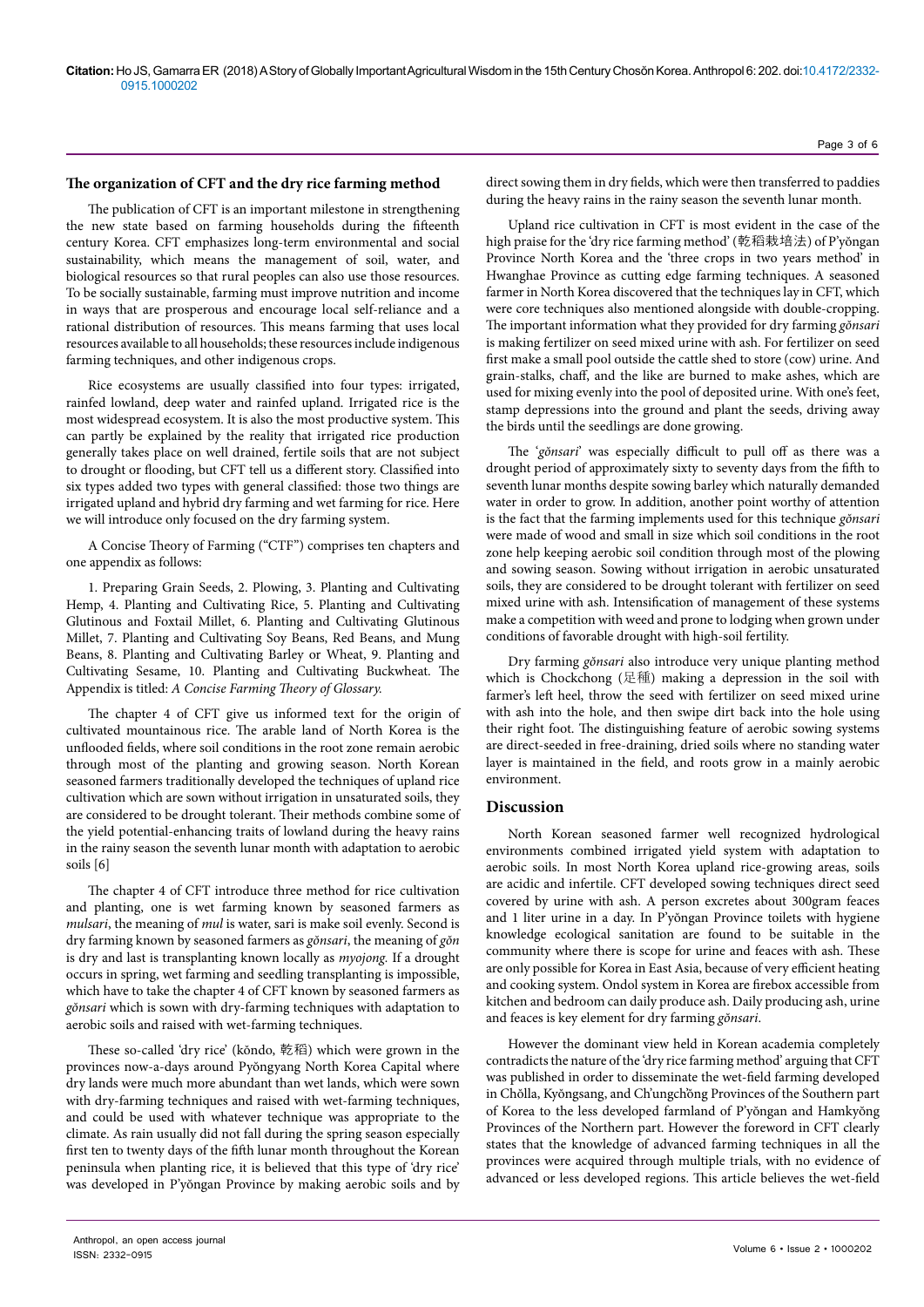farming biased view is flawed, as the main content of CFT addresses techniques that were based on the mountainous areas and dry fields found throughout most of the Korean peninsula. Thus, this study claims that King Sejong sought to standardize the wisdom and experience of the dry-field farming developed by P'yŏngan and Hamkyŏng farmers and the wet-field farming developed by Chŏlla and Kyŏngsang farmers in a national language and also combine the two methods. The evidence in support of the compilation of CFT as the opportunity for inventing the national system of communication, hangŭl, can be found in the experiences of the sowing methods of early-ripening rice varieties in the northern and southern border regions. As rational farming methods native to Korea worthy of international recognition, the 'dry rice farming method' of Northern part particularly P'yŏngan Province should rather be judged as among the most advanced farming methods.

Here we can see King Sejong's innovative idea to exchange the rice varieties planted in the southern Chŏlla, Kyŏngsang, and Ch'ungch'ŏng Provinces with those of the northern P'yŏngan and Hamkyŏng Provinces to discover the best sowing periods in each region in order to develop early-ripening rice varieties. Between the compilation of CFT in 1429 and invention of hangŭl in 1446, King Sejong dispatched Pak Kŭn of Py'ŏngan in 1438 and also commanded him to survey the migrations of southerners in Chŏlla, Kyŏngsang, and Ch'ungch'ŏng Provinces. Pak G  $\check{u}$  n then went to each village in the southern provinces and demanded that fifty sŏk of early-ripening rice seed be assigned to each village and also exchanged with their own seed. In particular, he took back ten sŏk of seed to Yŏyŏn and Kanggye, and five sŏk of seed to Chasŏng, all villages in the north, and petitioned King Sejong to have the magistrates of each village sow the seeds at the appropriate time in order to test them.

The dry farming in the fifteenth century developed the continuous system planted rice, barley or beans this year and followed with the same next year, but there was a resurgence of interest in crop rotation, intercropping, double cropping and mixed cropping during King Sejong's time. The rotation system alternated rice with barley over two years. The combination system added rotation to continuous cultivation and achieved three harvests every two years, far surpassing all other systems. For paddy fields, this meant the following sequence: summer rice to winter barley or vegetables Petroselinum or parsley was a famous detoxification vegetable, to summer rice (or beans) to winter barley (or vegetables), and so on, resulting in three grain crops over two springautumn planting-harvesting seasons. For dry fields the combination system produced summer millet (or beans) to winter wheat to summer beans (or green peas) to winter wheat, and so on, resulting in three crops (two possible grains and a legume) over two spring-autumn planting-harvesting seasons [7].

Some of the most important information contained in CFT is the finding of the optimum time for planting, because most crops such as rice, barley, bean and wheat that are seeded too late or too early have lower or higher yield potential no matter how they are cultivated after planting. For example, early ripening varieties are planted as soon as possible for high yield. Therefore, the entire information contained in CFT refers to deciding on determining a planting date for all crops.

The method of developing new knowledge in the foreword of CFT was the collating and standardizing by the state of the experiences of farmers from all over the country. This continued after CFT in its subsequent revised and updated editions. The evidence that CFT emphasized sowing methods can be seen in the outline of its structure, which (excluding the foreword and appendix) consists of eleven chapters of various kinds of rice, legumes, grains, and other crops, the

titles of which all ending in the character for seed. Thus, sowing and growing are the core of the techniques presented in CFT, and being consistently concise in its other methods of prepping the seeds, plowing land, and sowing, is titled CFT.

The emergence of grain seeds in international trade and diplomacy in the 15<sup>th</sup> century also served as contributing factor to the birth of the seed science. The Ming Dynasty dispatched diplomatic envoys to Chosŏn in the 15<sup>th</sup> century, mainly asking about the seeds of rice especially early-ripening rice. This illustrates that the seeds were subject to special management by the government and that their management was considered a diplomatic affair. Domestically, seeds were subject to special management in that the state should prepare seeds beforehand in case of natural disasters. In 1424, King Sejong instructed the Ministry of Taxation to give special supplies to all households in eight provinces, Kyŏnggi, Ch'ungch'ŏng, Chŏlla, Kyŏngsang, Hwanghae, P'yŏngan, Kangwŏn, and Ham-gil, all of which were requesting seeds and staples, and to report the quantities provided. He was worried that the seeds to be used for farming would be eaten since the provinces had suffered from famine the previous year and reserves were too low. If this happened, the quantity of planting seeds would be insufficient at planting time that year, making farming impossible. If there were insufficient seeds for planting then there would be a series of hunger years, and the famine would recur. Therefore, in order to prevent such a vicious circle, seeds were provided in accordance with the proper seasons. In other words, providing seeds in accordance with the timing of the planting season was a special measure taken at the state level to prevent the greatest crisis.

As we can see, the nation's top leader made the "securing of seeds" a top priority of national policy in the 15<sup>th</sup> century, when natural disasters occurred one after another. The importance of seeds was also keenly recognized at the national level when the Ming Dynasty demanded seeds. We can safely assume that the reason seed preparation is discussed in Chapter 1 of *"CTF"* stems from the fact that the Ming had on several occasions demanded seeds during the early part of King Sejong's reign. We know demands arrived in 1423, 1430, and 1431. In 1423 specifically, the Ming Dynasty demanded, in their trade items, ten *sŏk* of early ripening varieties and five *sŏk* of late ones. In this year, Sejong delivered a royal edict to order the governor of P'yŏngan to carry the rice varieties requested by the Ming envoy to Ŭiju in advance and wait with them. That the Ming required twice as many early-ripening rice seeds as late-ripening seeds indicates that Chosŏn was superior to China in the breeding and cultivation of early-ripening varieties. (*Annals of King Sejong* 05/09/02). In 1430, *Yun Pong*, a Chinese envoy was from Korea, but became Chinese high rank offial position, demanded 30 *mal* of early ripening rice. He was from *Hwanghae* province and was the most important figure in diplomatic relations between Chosŏn and China at that time. This year he asked for 30 *mal* of early-ripening varieties [8], all of which King Sejong granted.

King *Sejong* delivered a royal edict to the governor of *P'yŏngan*, saying "As envoy *H*ǎ*iShòu* asks for rice seeds, select ten *sŏk* of early ripening varieties and five *sŏk* of late ones, carry them in advance to *Ŭiju*, and give it to him when he returns." In 1430, the Chinese envoy asked for 30 *mal* (approx. 30 kgs) of seeds of early-ripening rice again, which King Sejong allowed to give to him. (*Annals of King Sejong*, 13/09/08). In one of the most famous cases where the Chinese imperial court demanded and obtained early ripening varieties from other countries, it demanded them from Chăm Pa that existed across today's Vietnam and Laos. The origin of these varieties is known to be the Vietnamese mountainous area where the rice terraces had been developed. They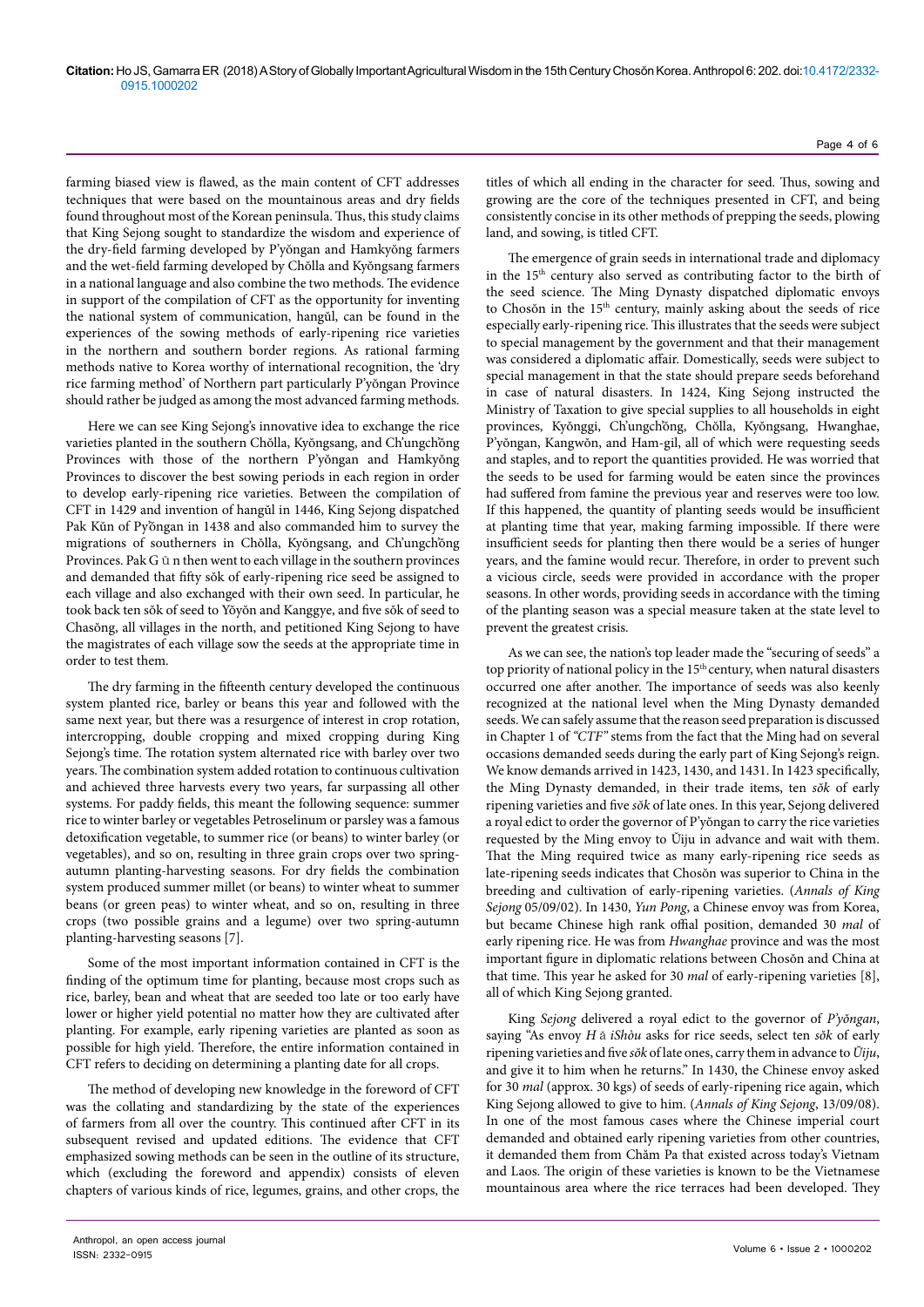were imported from this region with special care by the Song Dynasty in the 11th century and successfully produced in China. Ping-Ti Ho describes the technology as "the core of the 'agricultural revolution' in early-modern East Asia" [9] and as a core technology in the history of China's scientific and technological development that is more important than water control and irrigation projects for agricultural land [10].

CFT became known internationally in the late nineteenth century and Japanese colonial period through a French bibliographic scholar and a Japanese agricultural scholar respectively. In the late nineteenth century, the French bibliographic scholar Maurice Courant (1865-1935) compiled Bibliographie coréenne as a three volume set in 1894 as a result of having intensively purchased and researched Korean texts that were printed in the Koryŏ and Chosŏn periods while he was in Korea as secretary to the French legation from 1890 to 1892. CFT appears as entry 2554 in Courant's bibliography, and is introduced as a text compiled by royal command through surveying farmers throughout the eight provinces.

During the Japanese colonial period, Japanese agricultural scholar Takahashi Noboru (1892-1946) conducted on-site surveys and studied old farming texts in his research. In June 1919, he was appointed to the Japanese Governor-General's Industrial Model Farm (Experimental Farm) in Suwŏn Korea and he surveyed farming techniques throughout Korea while he stayed in the country for twenty-seven years until the end of World War II. So impressed was he by the intensive farming methods practiced by Koreans that he praised them as advanced technologies that were unimaginable in Europe and the United States, and his mention of CFT in a literary source makes him as the most conscientious Japanese agricultural scholar during the Japanese colonial period. Takahashi summarizes CFT as multi-cropping systems. He had no doubt that Korea's complex and intensive systems filled an important role in the development of rural society in Chos*ǒ*n dynasty.

Takeda Shōchishiro further emphasizing that the dry farming method in Northern part of Korea could not exist without the sequence of growing barley, legumes, and millet. The barley winter crop was the main focus of this method, and as intercropping and companion cropping were also possible with this method, large and wide embankments were built in which barely was planted in between the embankments and furrows to shield them from the cold winter winds and to irrigate them with water. In contrast, legume crops were sown on top of the embankments as they were resistant to drought in their early stages of growth. Thus, the intercropping of barley and legumes, wherein the former needed shade and the latter needed sunlight, was the perfect match. If legumes were planted on the embankments, then water did not stagnate even during the rainy season and the leaves flourished, shading the barley in the furrows. The inclusion of millet into this method was because it was a crop that could be sown anytime and grew quickly despite barrenness of the land and receiving little fertilizer.

He argued in the late 1930s that Japan should appreciate Korean complexities created in the traditional Korean rural area and the achievements of Korean agricultural experience. He proposed abandoning the imposition of Japanese-derived models and, in essence, argued for abandoning the colonial policy forced into monoculture. When his extensive field study of Korean agriculture was re-printed in 1998 [11], one of the editors, Kuiinuma Jirō, wrote in his introduction that 45 years of study had taught Kuiinuma that the modernization of agriculture can only succeed if it is based on locally developed tradition. These scholars concluded that the Japanese Empire's focus on expanding wet-rice cultivation was inappropriate to the circumstances

and that Korean traditional agriculture had achieved high productivity through a judicious mix of dry and wet fields with beans and barley playing a more versatile and stable role than rice. He admired King Sejong's national project concerning the multiple cropping systems in the 15<sup>th</sup> century as described in CFT.

# **Conclusion**

The existence of CFT in the fifteenth century Korea testifies to the inventiveness of Korean farmers in their use and management of limited resources, biodiversity, ecosystem dynamics, and ingenious use of physiognomies of the Korean topography, categorized for traditional knowledge, practices and technologies. Whether recognized or not by the scientific community, these ancestral agricultural systems constitute the foundation for contemporary and future agricultural innovations and technologies.

Now-a-days, the risk of water shortage and increasing surface ozone in our planet represents a potential threat to the environment and affects everyone all around the world. Therefore, we are faced with the need for a more effective strategy to improve agricultural production without the environmental damage associated with conventional methods of increasing crop yields. CFT suggests an optimistic scenario for the future and against the growing threat the climate change poses to global food security. The knowledge of CFT could contribute to reduce surface  $O_3$  concentrations thus providing an excellent opportunity to increase global grain yields [12] without the environmental degradation associated with organic land cultivation.

Next, by highlighting the fact that the planting techniques and grain labels developed by CFT were used to plant grains in infertile lands, it suggests that these techniques could be applied by both petty and wealthy farmers for extensive or intensive farming, which differs from the analysis that intensive farming was practiced only by farmers with small land holdings [13].

In conclusion, we have learnt through CFT its contents the richness and abundance of agricultural knowledge in Korea, dating from centuries ago when the main concern of the dynasty was to guarantee a constant supply of crops that could be cultivated using techniques that were familiar and that could solve problems unique to the geographic conditions of these lands. In this sense, the compilation of valuable knowledge speaks of a will to preserve the agricultural culture of its people looking forward to pass it on to future generations that could build on it.

#### **References**

- 1. [Farris WW \(2009\) Japan to 1600: A social and economic history. University of](https://books.google.co.in/books?hl=en&lr=&id=oEkewem1LBYC&oi=fnd&pg=PA1&dq=12.%09William+Wayne+Farris,+Japan+to+1600:+A+Social+and+Economic+History+University+of+Hawaii+Press.+Honolulu:+2009&ots=gw9aCeVSUP&sig=ZaPi_RWoNVEKzNAYWGwI1gWk7_o#v=onepage&q&f=false)  [Hawaii Press. Honolulu, USA.](https://books.google.co.in/books?hl=en&lr=&id=oEkewem1LBYC&oi=fnd&pg=PA1&dq=12.%09William+Wayne+Farris,+Japan+to+1600:+A+Social+and+Economic+History+University+of+Hawaii+Press.+Honolulu:+2009&ots=gw9aCeVSUP&sig=ZaPi_RWoNVEKzNAYWGwI1gWk7_o#v=onepage&q&f=false)
- 2. [Farris WW \(2006\) Japan's medieval population: Famine fertility and warfare in](https://books.google.co.in/books?hl=en&lr=&id=xEh2ohiJWVgC&oi=fnd&pg=PR9&dq=3.%09William+Wayne+Farris,+Japan%27s+Medieval+Population:+Famine,+Fertility,+and+Warfare+in+a+Transformative+Age,+University+of+Hawaii+Press.+Honolulu:+2006.+&ots=n6oKhGoIKj&sig=lvYGe2vzSUVRSWo7lPyQ3oS7AH8#v=onepage&q&f=false)  [a transformative age. University of Hawaii Press. Honolulu, USA.](https://books.google.co.in/books?hl=en&lr=&id=xEh2ohiJWVgC&oi=fnd&pg=PR9&dq=3.%09William+Wayne+Farris,+Japan%27s+Medieval+Population:+Famine,+Fertility,+and+Warfare+in+a+Transformative+Age,+University+of+Hawaii+Press.+Honolulu:+2006.+&ots=n6oKhGoIKj&sig=lvYGe2vzSUVRSWo7lPyQ3oS7AH8#v=onepage&q&f=false)
- 3. Sop YC (2007) Development of agricultural techniques during the 14<sup>th</sup> Century from Late Korea Dynasty to Early joseon Dynasty on the aspect of Rice Cultivation Nongǒpsayǒngu (農業史硏究).6: 97-127.
- 4. [Hays JN \(2009\) The burdens of disease: Epidemics and human response in](https://books.google.co.in/books?hl=en&lr=&id=AJReBNnOoL8C&oi=fnd&pg=PR9&dq=8.%09Hays+JN+(2009)+The+burdens+of+disease:+epidemics+and+human+response+in+western+history.+Rutgers+University+Press.+58.&ots=VDx-LGGaeO&sig=eH-kLnsTdjVvgFBPpn7q4M2gGow#v=onepage&q&f=false)  [western history. Rutgers University Press. 58.](https://books.google.co.in/books?hl=en&lr=&id=AJReBNnOoL8C&oi=fnd&pg=PR9&dq=8.%09Hays+JN+(2009)+The+burdens+of+disease:+epidemics+and+human+response+in+western+history.+Rutgers+University+Press.+58.&ots=VDx-LGGaeO&sig=eH-kLnsTdjVvgFBPpn7q4M2gGow#v=onepage&q&f=false)
- 5. Oh IT (2003) The making of dry farming area on wet field and the characteristics of the dry farming system in the 18<sup>th</sup> and 19<sup>th</sup> centuries. Journal of Agricultural History. Korea Agricultural History Association 2: 65-78.
- 6. [Atlin GN, Lafitte HR, Taob D, Laza M, Amante P, et al. \(2006\) Developing](https://doi.org/10.1016/j.fcr.2005.08.014)  [rice cultivars for high-fertility upland systems in the Asian tropics Field Crops](https://doi.org/10.1016/j.fcr.2005.08.014)  [Research. 97: 43-52.](https://doi.org/10.1016/j.fcr.2005.08.014)
- 7. Noboru T (1998) (高橋昇). *Chōsen hantō no nōhō to nōmin* (朝鮮半島の農法と